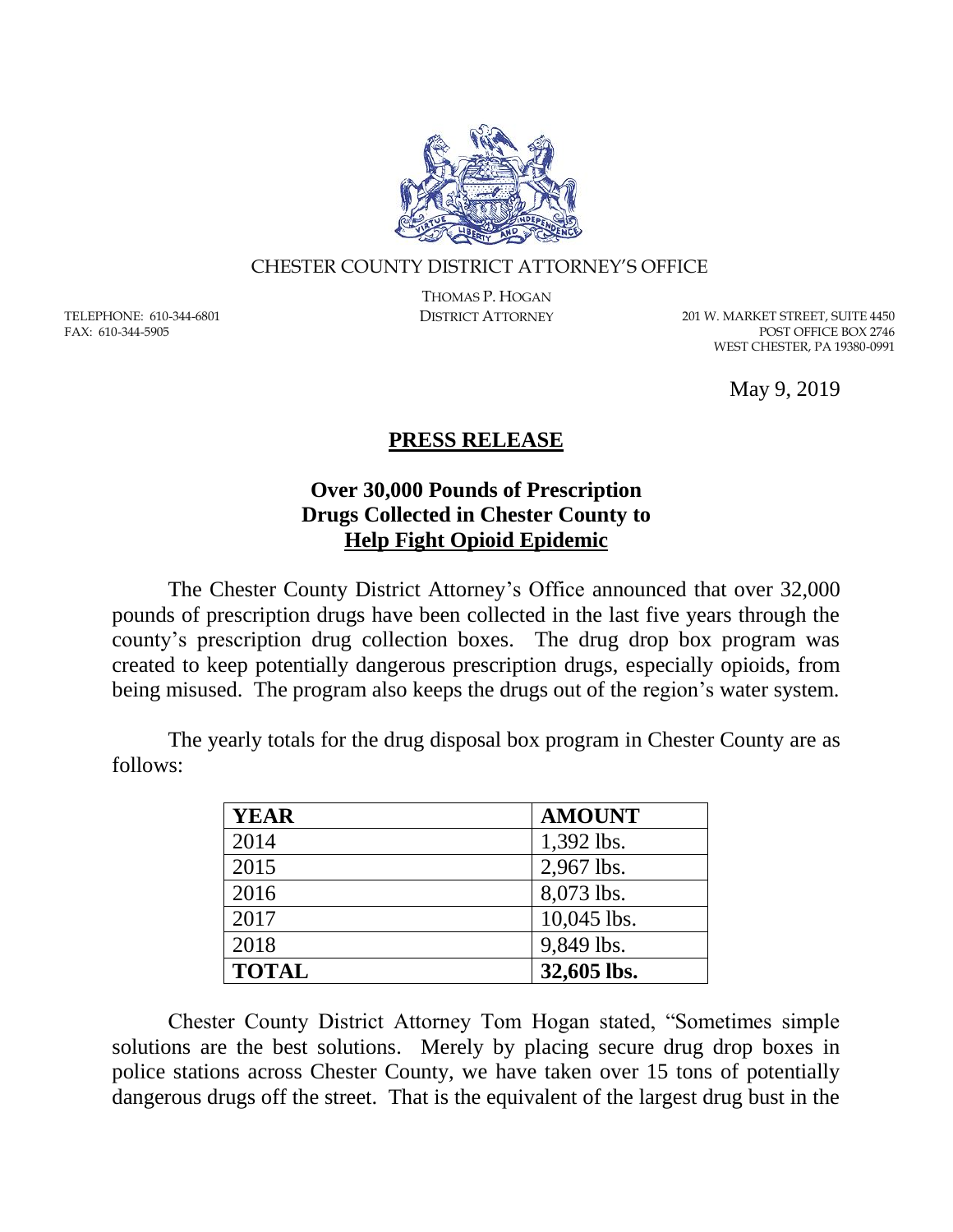history of Chester County, and we did it without risking a single police officer's life or executing a single search warrant. And because we are taking opioids out of circulation, this program saves lives."

The drug drop box program was started in 2014 by District Attorney Hogan, the Pennsylvania District Attorney's Association, and Chester County police departments. The program continues to expand, including more police departments, Paoli Hospital, the Chester County Health Department, and other volunteers.

Under the program, locked drug drop boxes are placed in police stations or other secure locations. Citizens can drop off old or unwanted prescription drugs in the drop boxes. The discarded drugs are then collected and safely disposed of by law enforcement and the National Guard.

"In Chester County, we take every step possible to fight the opioid epidemic," added Chester County Commissioner Michelle Kichline. "From the drug drop boxes to our annual color 5K that raises awareness and significant dollars to fund crucial treatment programs, we are constantly looking for new and better ways to protect our citizens."

Chester County has taken a multi-faceted approach to fighting the opioid epidemic. The county has an Overdose Prevention Task Force, consisting of more than 50 organizations who coordinate efforts across the county. These efforts include Drug Court for users, providing Narcan to first responders, establishing a "warm hand-off" program to place people who have overdosed into treatment, and many other strategies.

District Attorney Hogan summed it all up: "Removing unwanted opioids from homes through the drug drop box program is one step in helping to prevent addiction. Education, prevention, treatment, and strong law enforcement all play a role in Chester County's efforts to fight the opioid epidemic and save lives."

The locations of the drug drop boxes in Chester County follows.

\* \* \* \* \* \* \*

Approved for release:

Thomas P. Hogan